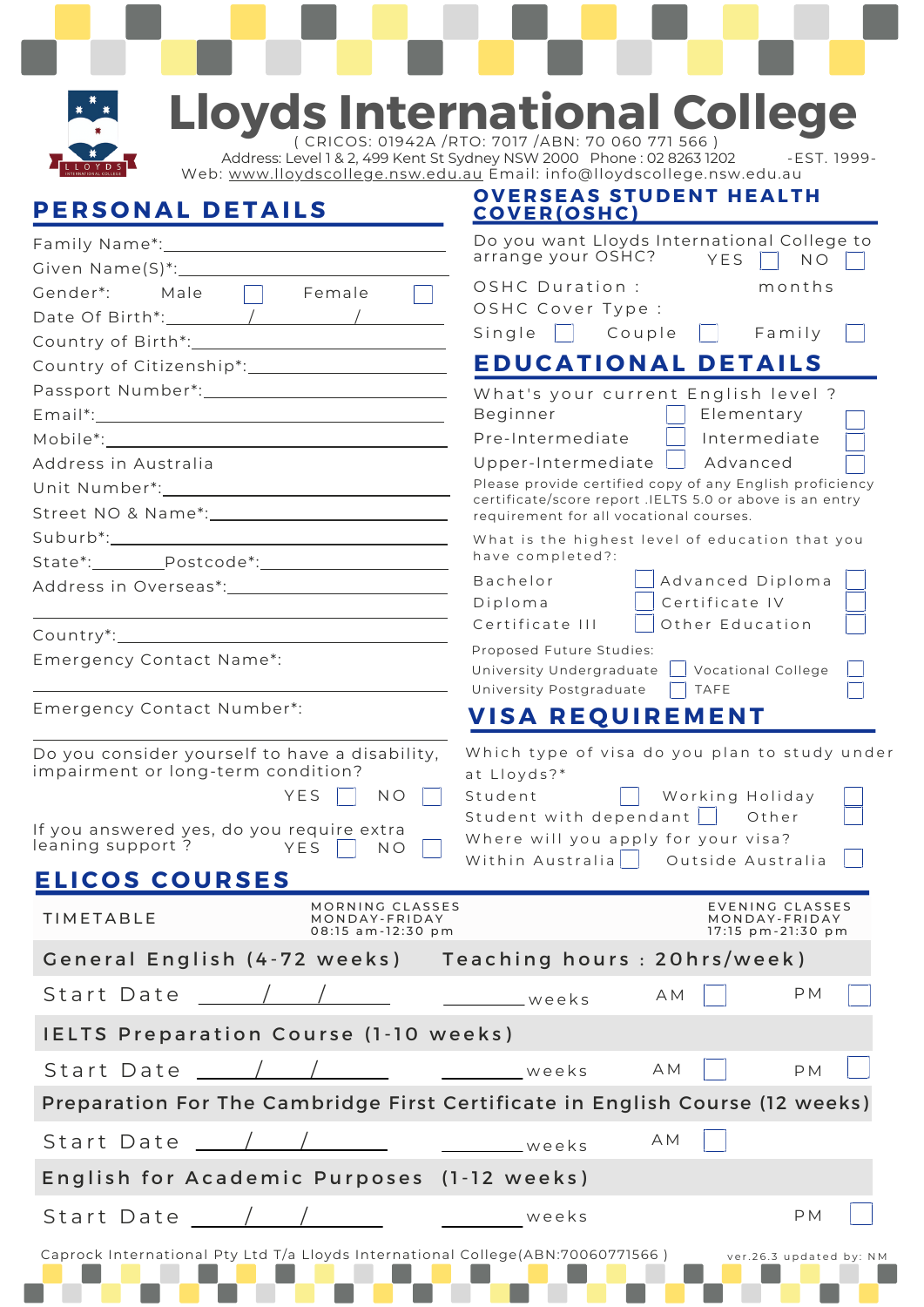

## **Lloyds International College**

( CRICOS: 01942A /RTO: 7017 /ABN: 70 060 771 566 ) Address: Level 1 & 2, 499 Kent St Sydney NSW 2000 Phone : 02 8263 1202 - EST. 1999Web: <u>[www.lloydscollege.nsw.edu.au](http://www.lloydscollege.nsw.edu.au/)</u> Email: info@lloydscollege.nsw.edu.au

## **V O C A T I O N A L C O U R SES**

|                                                                                                                                                                                                                                                                                                  |                                                                                                                                                                                                                                   |               |                                                                                                                   |                                          | Duration                |  |
|--------------------------------------------------------------------------------------------------------------------------------------------------------------------------------------------------------------------------------------------------------------------------------------------------|-----------------------------------------------------------------------------------------------------------------------------------------------------------------------------------------------------------------------------------|---------------|-------------------------------------------------------------------------------------------------------------------|------------------------------------------|-------------------------|--|
| <b>BSB20120 Certificate II in Workplace Skills</b><br>52 weeks                                                                                                                                                                                                                                   |                                                                                                                                                                                                                                   |               |                                                                                                                   |                                          |                         |  |
| <b>BSB30120 Certificate III in Business</b>                                                                                                                                                                                                                                                      |                                                                                                                                                                                                                                   |               |                                                                                                                   |                                          | 52 weeks                |  |
| <b>BSB40120 Certificate IV in Business</b>                                                                                                                                                                                                                                                       |                                                                                                                                                                                                                                   |               |                                                                                                                   |                                          | 52 weeks                |  |
| <b>BSB50420 Diploma of Leadership and Management</b>                                                                                                                                                                                                                                             |                                                                                                                                                                                                                                   |               |                                                                                                                   |                                          | 52 weeks                |  |
|                                                                                                                                                                                                                                                                                                  | 78 weeks<br><b>BSB60420 Advanced Diploma of Leadership and Management</b>                                                                                                                                                         |               |                                                                                                                   |                                          |                         |  |
| <b>BSB40820 Certificate IV in Marketing and Communication</b>                                                                                                                                                                                                                                    |                                                                                                                                                                                                                                   |               |                                                                                                                   |                                          | 52 weeks                |  |
| <b>BSB50620 Diploma of Marketing and Communication</b>                                                                                                                                                                                                                                           |                                                                                                                                                                                                                                   |               |                                                                                                                   |                                          | 52 weeks                |  |
| 78 weeks<br><b>BSB60520 Advanced Diploma of Marketing and Communication</b>                                                                                                                                                                                                                      |                                                                                                                                                                                                                                   |               |                                                                                                                   |                                          |                         |  |
| <b>INTAKE DATES 2022-2024</b>                                                                                                                                                                                                                                                                    |                                                                                                                                                                                                                                   |               |                                                                                                                   |                                          |                         |  |
|                                                                                                                                                                                                                                                                                                  | 2022                                                                                                                                                                                                                              | 2023          |                                                                                                                   | 2024                                     |                         |  |
| 07 Jan                                                                                                                                                                                                                                                                                           | 11 Feb                                                                                                                                                                                                                            | 06 Jan        | 10 Feb                                                                                                            | 05 Jan                                   | 09 Feb                  |  |
| 18 Mar                                                                                                                                                                                                                                                                                           | 08 Apr                                                                                                                                                                                                                            | 17 Mar        | 06 Apr                                                                                                            | 15 Mar                                   | 05 Apr                  |  |
| 13 May                                                                                                                                                                                                                                                                                           | 17 Jun                                                                                                                                                                                                                            | $12$ May      | 16 Jun                                                                                                            | 10 May                                   | 14 Jun                  |  |
| 08 Jul                                                                                                                                                                                                                                                                                           | 12 Aug                                                                                                                                                                                                                            | 07 Jul        | 11 Aug                                                                                                            | $05$ Jul                                 | 09 Aug                  |  |
| 16 Sep                                                                                                                                                                                                                                                                                           | 07 Oct                                                                                                                                                                                                                            | 15 Sep        | 06 Oct                                                                                                            | 13 Sep                                   | 04 Oct                  |  |
| 11 Nov                                                                                                                                                                                                                                                                                           |                                                                                                                                                                                                                                   | <b>10 Nov</b> |                                                                                                                   | <b>08 Nov</b>                            |                         |  |
|                                                                                                                                                                                                                                                                                                  |                                                                                                                                                                                                                                   |               | <b>CREDIT UNIT TRANSFER/RPL</b>                                                                                   |                                          |                         |  |
|                                                                                                                                                                                                                                                                                                  | Depending on your previous student and work experience, we are able to give your credit or<br>exemptions from certain course units.<br>Do you wish to apply for Recognition of Prior Leaning? (RPL)                               |               | YES<br>UNIQUE STUDENT IDENTIFIER(USI)                                                                             | (Please complete<br>RPL assessment form) | N <sub>O</sub>          |  |
| USI No:                                                                                                                                                                                                                                                                                          |                                                                                                                                                                                                                                   |               | If you have not yet obtained a USI you can apply for it directly at<br>https://www.usi.gov.au/your-usi/create-usi |                                          |                         |  |
|                                                                                                                                                                                                                                                                                                  |                                                                                                                                                                                                                                   |               | <b>REFFERAL INFORMATION</b>                                                                                       |                                          |                         |  |
|                                                                                                                                                                                                                                                                                                  |                                                                                                                                                                                                                                   |               | How did you hear about us?                                                                                        |                                          |                         |  |
| Counsellor Name: _____<br>$\Box$ Internet $\Box$ Website $\Box$ Friend $\Box$ Other                                                                                                                                                                                                              |                                                                                                                                                                                                                                   |               |                                                                                                                   |                                          |                         |  |
| <b>PAYMENT DETAILS</b>                                                                                                                                                                                                                                                                           |                                                                                                                                                                                                                                   |               |                                                                                                                   |                                          |                         |  |
|                                                                                                                                                                                                                                                                                                  | Do you wish to pay 100% of tuition fee upfront?                                                                                                                                                                                   |               |                                                                                                                   |                                          |                         |  |
| you may volunteer to do so.                                                                                                                                                                                                                                                                      | Note: Please make sure you refer the specific entry requirements that apply to the course you are enrolling in.<br>For courses that are more than 25 weeks you are not required to pay more than 50% of tuition fees upfront, but |               |                                                                                                                   |                                          | YES<br>N O              |  |
|                                                                                                                                                                                                                                                                                                  |                                                                                                                                                                                                                                   |               | <b>METHOD OF PAYMENT</b>                                                                                          |                                          |                         |  |
| Cash                                                                                                                                                                                                                                                                                             | Credit Card                                                                                                                                                                                                                       |               | <b>Bank Deposit</b>                                                                                               | International Money Transfer             |                         |  |
|                                                                                                                                                                                                                                                                                                  |                                                                                                                                                                                                                                   |               | <b>BANK DETAILS</b>                                                                                               |                                          |                         |  |
| Account Name: CAPROCK INTERNATIONAL PTY LTD<br>Bank: Commonwealth Bank (CBA)<br>Trading as Lloyds International College<br>BSB: 062 105<br>Account Number : 1097 9429<br>Bank Branch : Shop 72, Ashfield Mall Shopping Centre<br>SWIFT CODE : CTB AAU 2S<br>260a Liverpool Rd Ashfield, NSW 2131 |                                                                                                                                                                                                                                   |               |                                                                                                                   |                                          |                         |  |
|                                                                                                                                                                                                                                                                                                  | Caprock International Pty Ltd T/a Lloyds International College(ABN:70060771566)                                                                                                                                                   |               |                                                                                                                   |                                          | ver.26.3 updated by: NM |  |